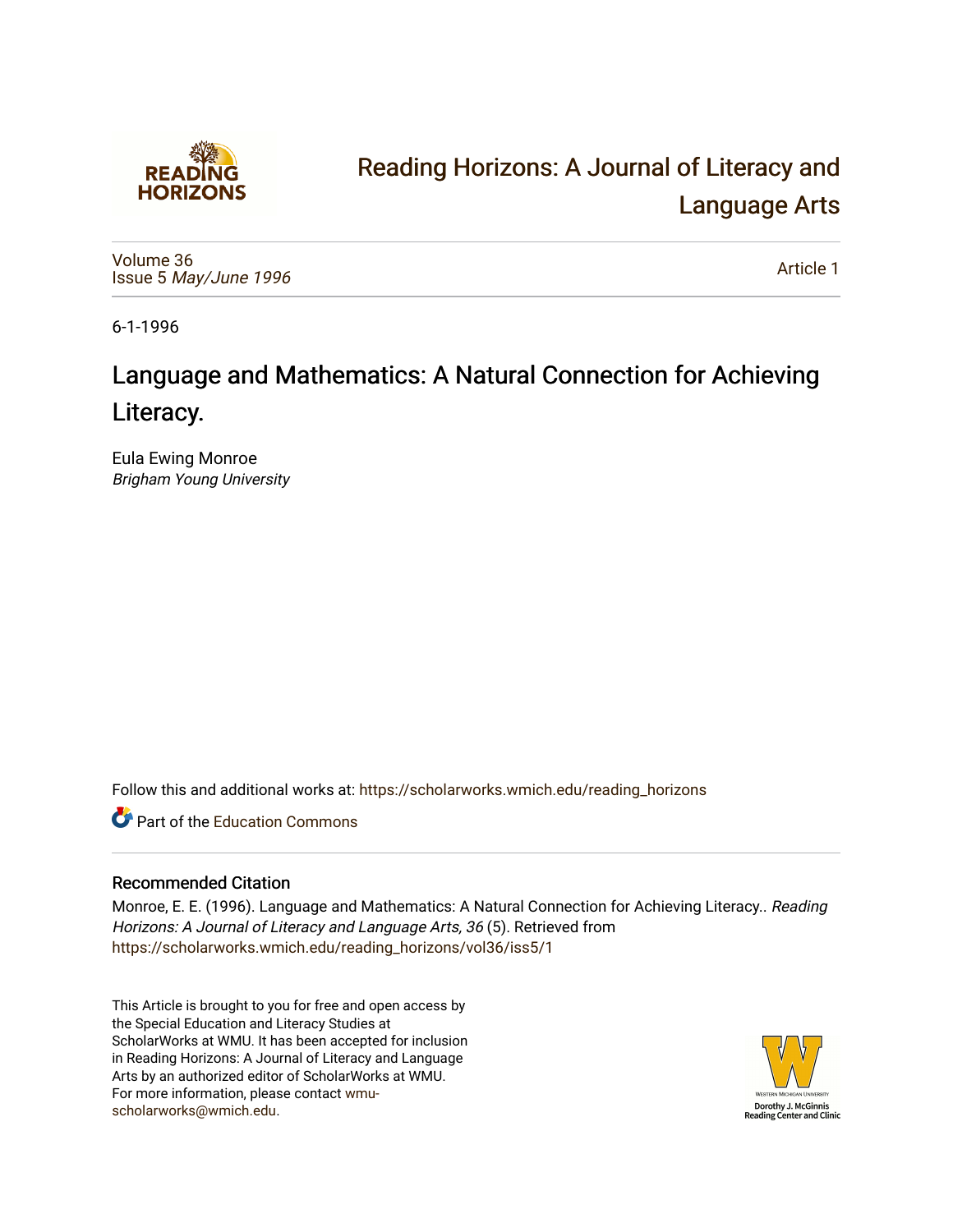

# *Language and Mathematics: A Natural Connection for Achieving Literacy*

## *Eula Ewing Monroe*

## *Time for a change*

Regie Routman, in Transitions (1988), stated that "our schools are turning out functional literates, children who can read and write in school, but who do not necessarily read and write in other contexts. These students may do reasonably well at word calling, but they have no real understanding of what the words convey. It is time for a change" (p. 15).

With the substitution of only a few words and phrases, this assessment of the status of reading education could also be used to describe the situation that faces mathematics educa tion. According to recent assessments of educational progress in mathematics, the majority of students can do basic compu tation reasonably well. However, when children are called upon to do higher order thinking in mathematics, or to apply mathematical concepts away from the classroom, results show that most are neither numerate nor functional in these areas of mathematical thinking (e.g., Dossey, Mullis, Lindquist, and Chambers, 1988).

Yet the connection between language and mathematics involves much more than similar failings in traditional teaching methodologies. More importantly, the language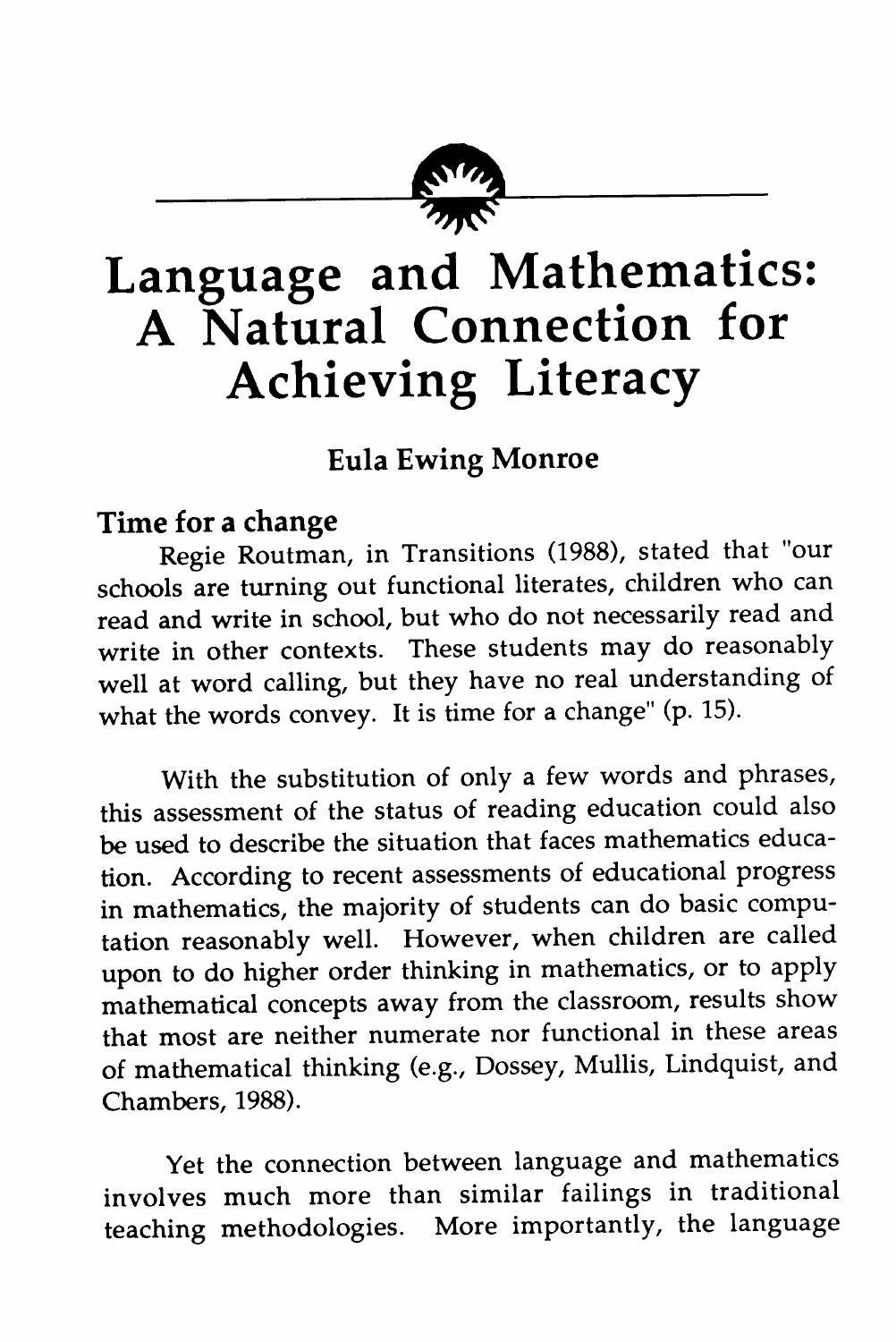mathematics connection offers positive new ways of thinking about mathematics education. Concepts such as active literacy and the natural learning environment have proved to be powerful tools in changing attitudes and practice in the field of language arts. Properly understood and adapted, the same concepts can work just as powerfully for us, and for our students, in mathematics.

### *What is active literacy?*

Garth Boomer (1985) defines active literacy as a process that enables learners to go much deeper than the coding and encoding of written symbols. Such learners have experienced language not as a set of isolated skills, but as meaningful, pur poseful, and inseparable from real life. Active literacy in reading and writing can find its parallel in a model of active mathematical literacy. For learners to achieve active mathematical literacy, they must go beyond the basic computational skills that have served both to define and to limit mathematics during recent decades (Monroe and McMain, 1994).

Learners who are to achieve active mathematical literacy must solve meaningful problems relating to many real-world contexts. Only by doing so can they develop an understanding of their world that is enhanced by mathematics, instead of coming to believe that mathematics — "doing sums" in school — has nothing to do with the real world. "No longer can society afford to view mathematics as a subject ... solely composed of arithmetic skills. Students must come to see it as a way of thinking, communicating, and solving problems" (Dossey et al., 1988, p. 13).

#### *Natural learning environments*

The natural learning environment is a useful model when thinking about how best to promote active literacy in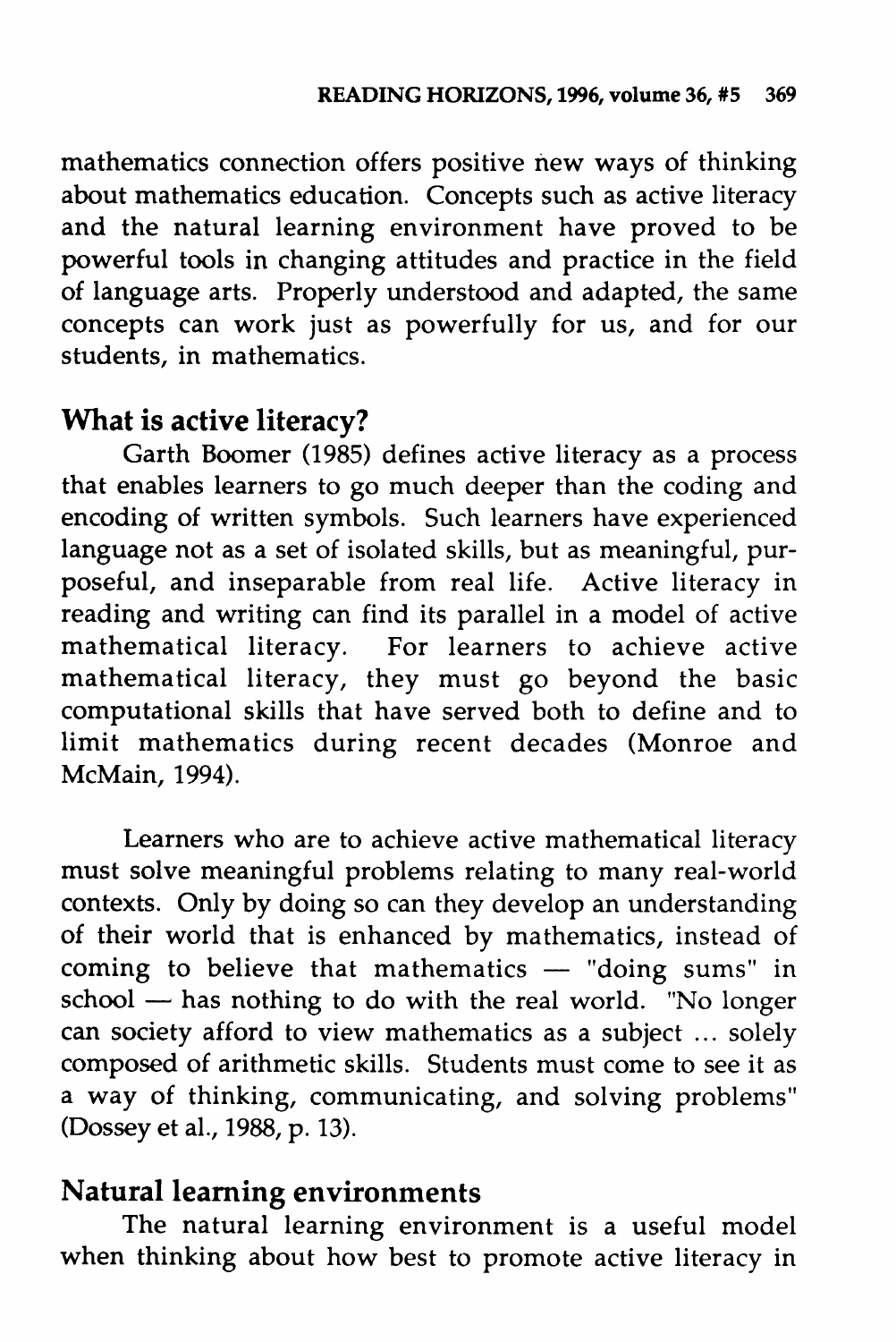both language and mathematics. For those who are newcomers to this idea, it is important to recognize that such an environment is less a matter of the physical features of a classroom than a set of beliefs that permeate every aspect of a child's classroom experiences. There will be outward differ ences for every teacher and every class. However, all natural learning environments reflect a commitment to the basic premise that the natural motivation of the child is of prime importance in structuring learning experiences.

This does not mean that learning experiences are hap hazard. In fact, teachers who are committed to creating a nat ural learning environment plan learning experiences with particular care, drawing on their insight into both the content to be learned and the needs and interests of the children who are doing the learning.

As a teacher educator in reading and mathematics, I have been particularly interested in identifying the principles that underpin natural learning environments and the success that they foster. There are five principles that stand out as be ing supported both by research and by the experience of prac ticing teachers, and it is striking that they all reinforce the im portance of the language-mathematics connection. These principles, I believe, are among the most important guide lines that we can give to teachers of mathematics today.

Children come to school with a great deal of knowledge of both language and mathematics. In reality, children's language and mathematics are virtually inseparable; mathematics is embedded in the language they use naturally. For ex ample, when asked "How old are you?" the child responds with a number name (e.g., five) and perhaps a concrete repre sentation of the number (five fingers raised). Such directions as "Move to the center of the circle" or "Place your book on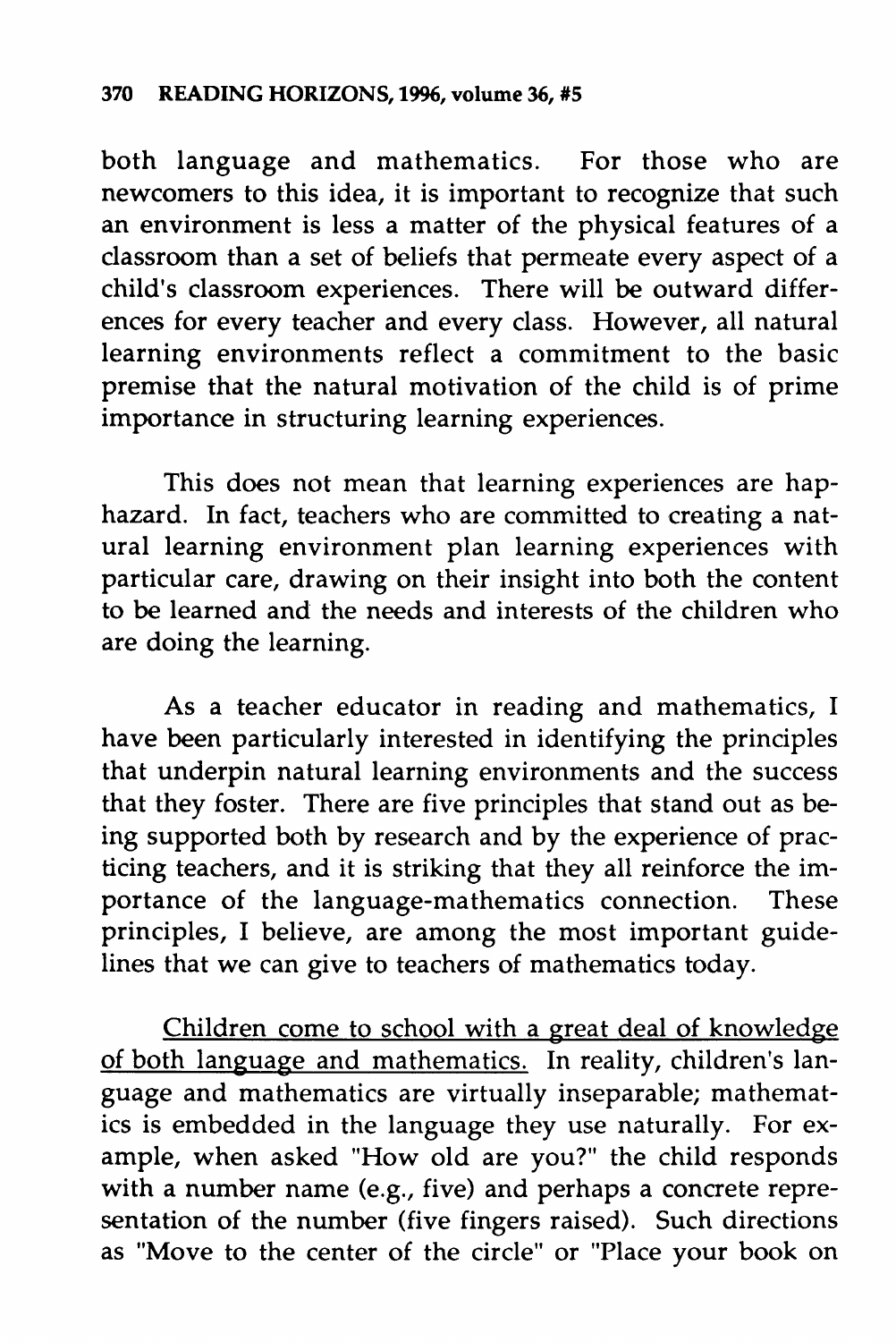the table" reflect our expectations as teachers that children have well-developed spatial awareness when they enter our kindergarten classrooms. Even mathematical problem solv ing is not new to young children. Research by James Moser and Thomas Carpenter (1982) indicates that children entering school already have successful strategies for solving problems involving addition and subtraction, as long as those problems occur in a natural language context.

When mathematical concepts are segregated from the language contexts in which they naturally occur, learning dif ficulties are likely to result. Language not only provides the labels with which to access and describe concepts, but also the fabric to be used in constructing networks of ideas and mean ingful relationships between one concept and another. When we separate mathematics from its language context, we also miss valuable opportunities to use the child's language as a tool for evaluating progress and diagnosing strengths and needs (Cambourne and Turbill, 1990).

Students clarify their thinking and construct personal meaning when they verbalize what they learn. Students use their natural ability to create meaning through the use of lan guage in numerous ways: working with manipulatives; solv ing open-ended problems; working cooperatively on a group project; explaining a strategy in writing or orally to a peer; or responding to questions posed by the teacher that call for divergent reasoning. In these ways, students are using their natural ability to create meaning through the use of language. The natural learning environment is essential in fostering such interaction.

The cognitive abilities necessary to learn both languages and mathematics are developmentally acquired. Ample re search evidence tells us that these abilities can be nurtured,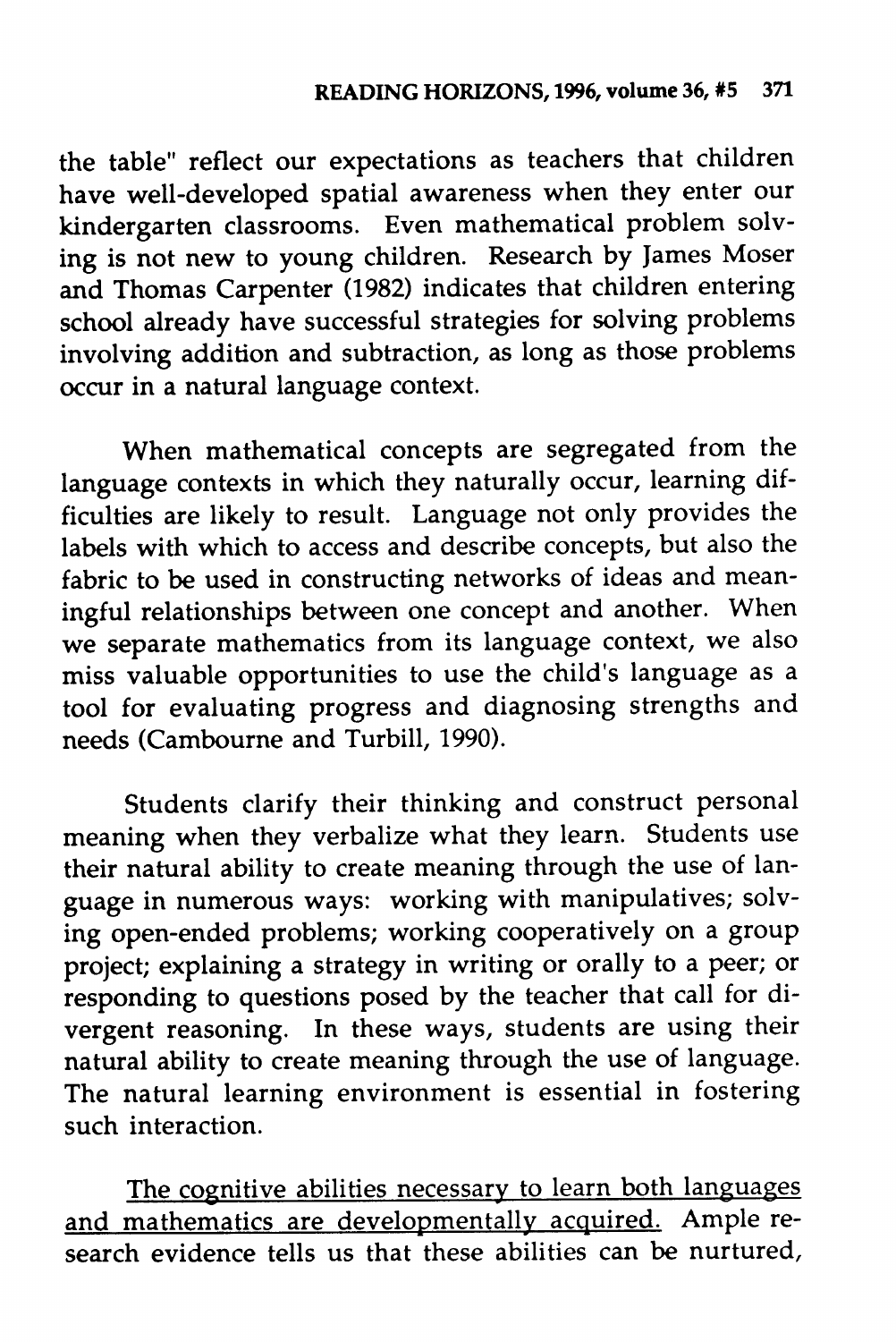but they cannot be forced — the child must be developmentally ready. The noted Swiss psychologist, Jean Piaget, developed a theory which identifies and explains the stages through which children proceed as they develop physical and logico-mathematical knowledge (Piaget and Inhelder, 1969). In helping us understand the thought processes of children, Piaget also provided the rationale for developing learning environments in which children construct their own knowledge from the inside, through mental activity and in interaction with the environment (Kamii, 1982). This constructivist approach assumes that children naturally construct knowledge as an interrelated whole and that they need only be limited by the constraints of their current developmental level.

The necessity for an environment that nurtures child development cannot be overemphasized. There exists within each child the potential for literacy in both language and mathematics. Given an appropriate environment, each child can be successful at his or her own level of development. Children listen, speak, draw, read and write in a variety of modes to develop active literacy in language. In just the same way, they need to use a variety of ways of communicating as they develop active mathematical literacy. According to the National Council of Teachers of Mathematics (1989):

... **the study of mathematics should include nu merous opportunities for communication so that stu dents can: relate physical materials, pictures, and dia grams to mathematical ideas; reflect on and clarify their thinking about mathematical ideas and situations; re late their every day language to mathematical language and symbols; realize that representing, discussing, read ing, writing, and listening to mathematics are a vital part of learning and using mathematics, (p. 26)**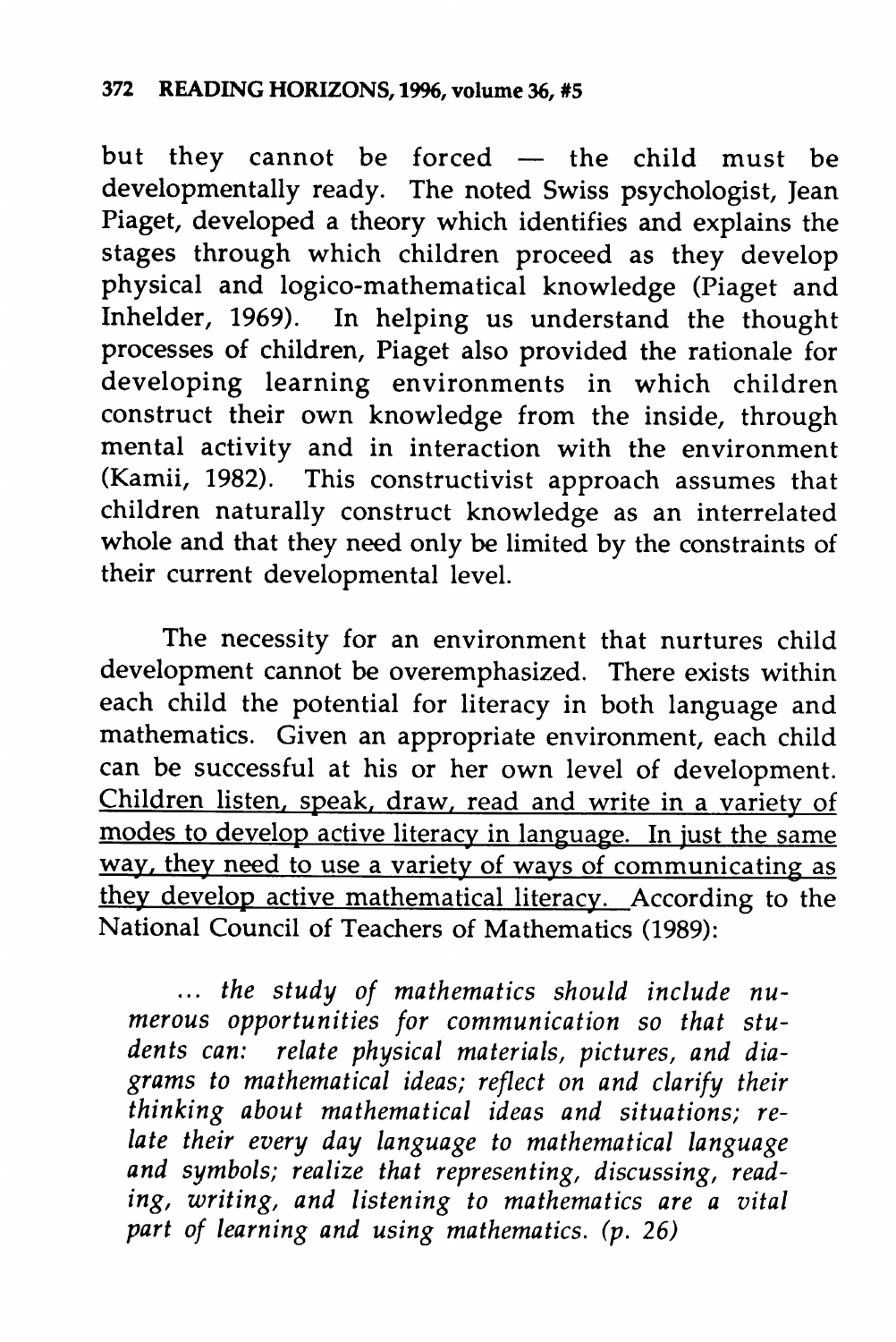These forms of communication are most likely to occur in situations that encourage cooperation and the use of a va riety of materials within a context of meaningful, purposeful<br>learning. There is little room for rote memorization in this There is little room for rote memorization in this environment; students are busy developing concepts through active exploration with language and materials.

Language and mathematics are best learned not as iso lated fragments of knowledge in artificially contrived situations, but as tools for the active construction of meaning. Frank Smith (1988) developed the metaphor of "the literacy" club" to describe the community of language users to which children are admitted early in their lives and supported by more experienced language users as they engage in meaning ful activities. The same metaphor serves equally well to de scribe the context within which mathematical literacy devel ops. As current views on the development of mathematical thinking emphasize, "children do not learn an abstract system of mathematics first and then attempt to apply it to various situations; instead, they learn ... mathematics as they use mathematics ..." (Jongsma, 1991, p. 442).

Just as reading cannot be defined as filling in the blanks on a workbook page, mathematics cannot be defined as find ing answers to a set of computational exercises. Although computation has an essential role to play in mathematics, in struction must focus on problem solving, reasoning, and meaningful communication, not on narrowly defined skills practiced in isolation. Children achieve growth in active mathematical literacy through participation in meaningful mathematical activities. In this way children are welcomed to "the mathematical literacy club," in which they expect to and are expected to  $-$  learn mathematics through meaningful interaction with other people.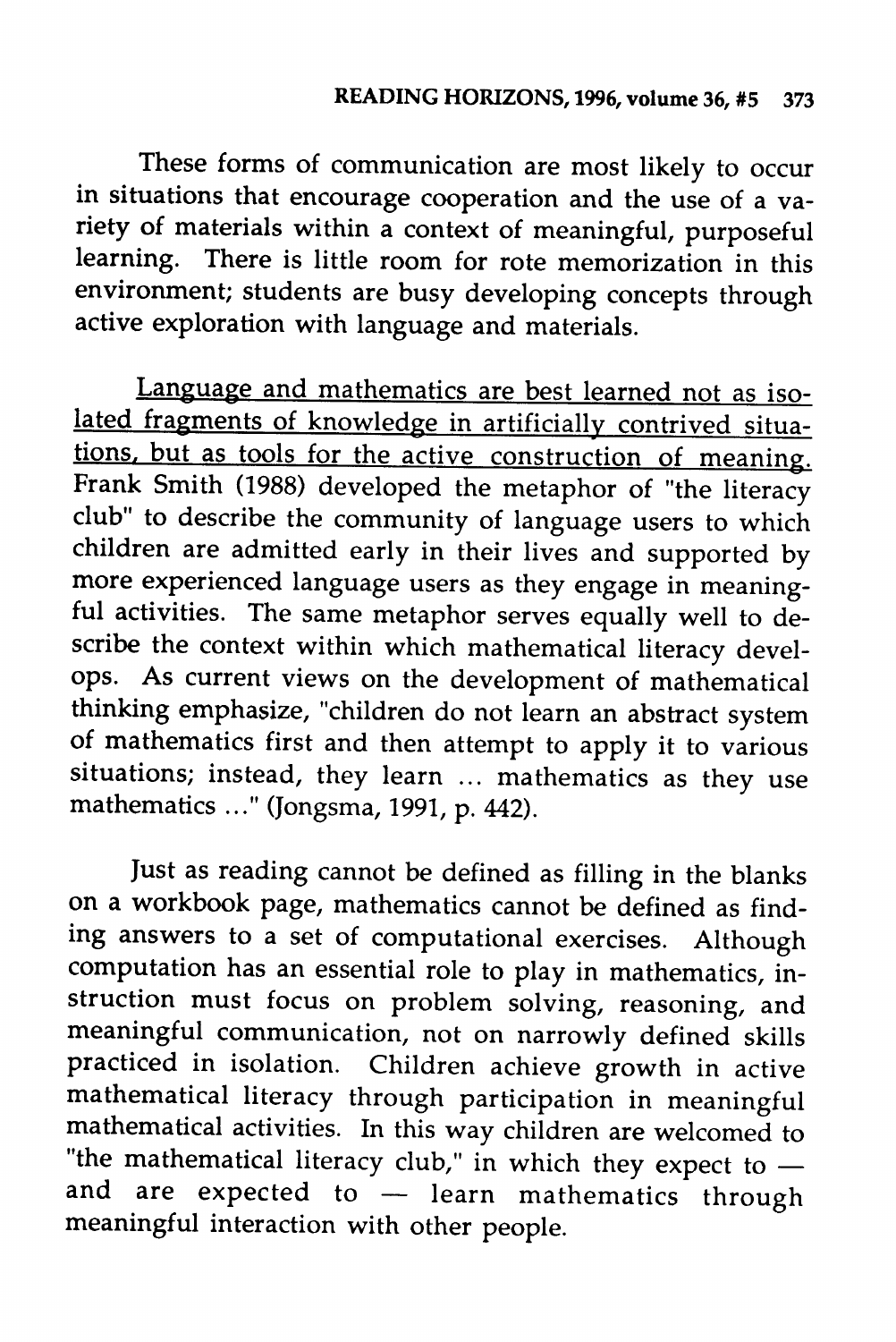#### *374 READING HORIZONS, 1996, volume 36, #5*

The strategies that allow children to develop active literacy in language and in mathematics are those that will help them construct meaning. Please note that I have deliberately used the term strategies, not skills. Don Holdaway explains the difference between the two terms in the following excerpt from his now classic work, **The Foundations of Literacy** (1979):

*The major difference between a "skill" and a "strat egy" is the coordinating control of <sup>a</sup> human mind op erating in purposeful, predictive, and self-corrective ways. The major difference, then, between "skills teaching" and "strategy teaching" concerns the presence or absence of self-direction on the part of the learner. In skills teaching the teacher tells the learner what to do and then "corrects" or "marks" the response. In strategy teaching the teacher induces the learner to be have in an appropriate way and encourages the learner to confirm or correct his [sic] own responses — the teacher does not usurp the control which is crucial to mastering a strategy, (p. 136)*

Because students must continually develop, refine, and monitor strategies in order to be able to construct their own meaning, the development and application of strategies can not be left to chance:

*When making instructional decisions, we capital ize on the students' needs and interests. We try to strike a balance between following their lead and engag ing them in projects which encourage them to explore a diverse range of strategies while learning specific mathematical concepts. (Jongsma, 1991, p. 443)*

Such an environment requires planning. It requires careful planning and guidance to ensure that children not only develop a repertoire of strategies but acquire flexibility in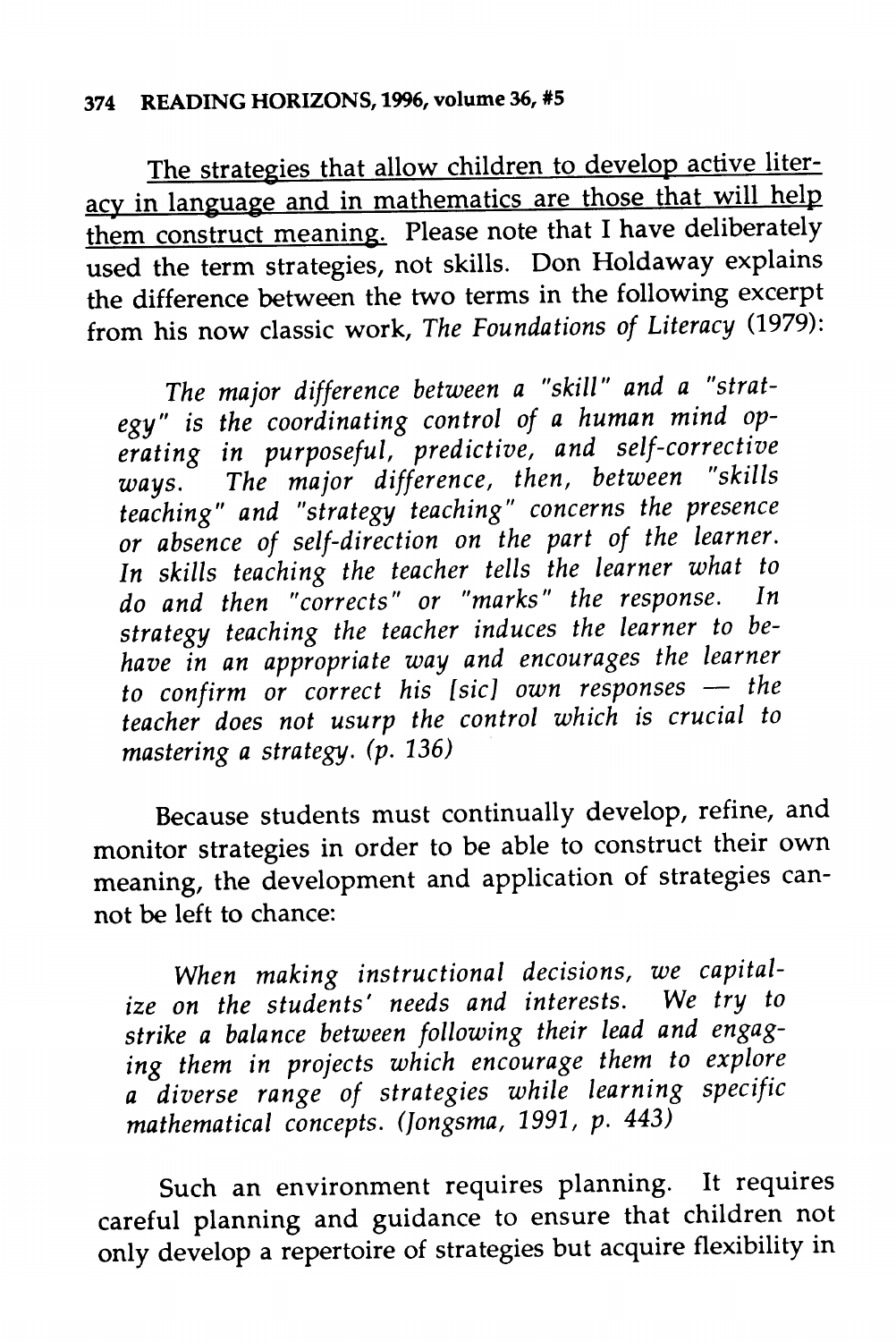using them. It is this kind of environment that gives the chil dren the ability and the confidence to apply these strategies in other content areas and in real-life situations. For example, when children have opportunities to study and apply mathematics through children's literature, their language and mathematics learning becomes an integrated whole.

### *It can be done*

We know that almost all students enter school with a real desire and expectation for learning. They want to read and write, and they want to do mathematics. This eagerness quickly dissipates if we provide tasks that children do not see as meaningful or purposeful. There is ample evidence to suggest that active literacy in language and mathematics is not being achieved through traditional means. On the other hand, natural learning environments are proving to be suc cessful in this area. Widely implemented in Australia and New Zealand and rapidly spreading to other nations, this ap proach recognizes that the natural motivation of the child is of prime consideration in structuring learning experiences.

It is easy to assume that natural learning environments can be replicated from classroom to classroom. To be effec tive, the classroom environment must be responsive to the needs and interests of the children in that particular class room. In addition, the organization and methods we choose to use should reflect our own teaching personalities. Therefore, there is  $-$  and should be  $-$  no one model for successful implementation.

Changing from traditional teacher-centered methodol ogy and organization to the implementation of a natural learning environment may require considerable reorientation in the ways we think about teaching and learning. Although teachers hold differing philosophies regarding how children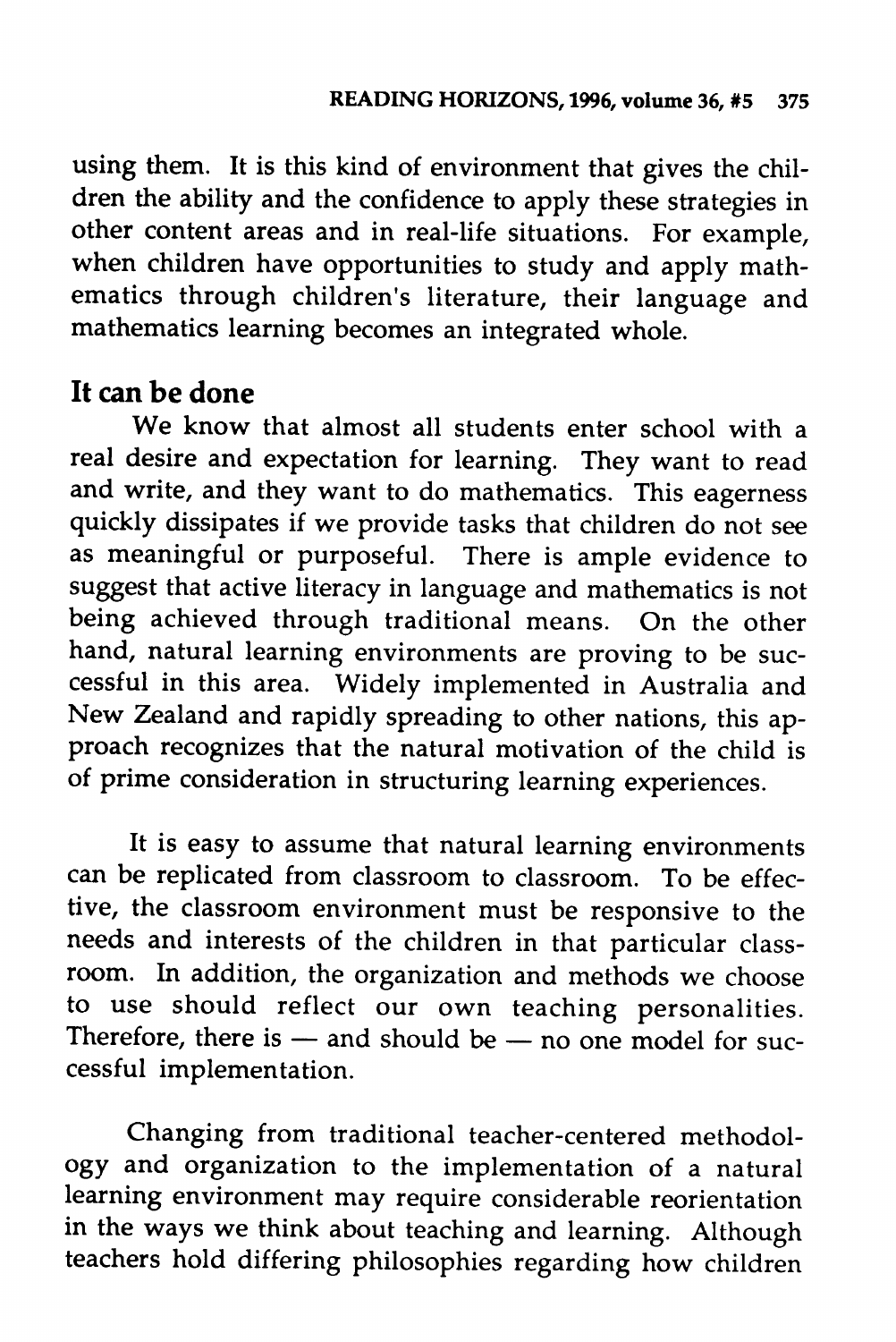best develop active literacy in language, most of us agree that we should not be bound to a rigidly structured teaching pro gram. Rather, we should plan and implement language de velopment activities based on our knowledge of what chil dren already know and what they need to know.

Similarly, we should plan experiences that communicate the structure and conceptual underpinnings of mathematics, not discrete sets of isolated skills. For example, students should be encouraged to rely on their knowledge of tens and hundreds to understand the concept of thousands. When they learn mathematics in this manner, they are developing strategies for "... building bridges between the new and the known" (Pearson and Johnson, 1978, p. 24). Thus students will construct the network of ideas necessary to develop a working knowledge of the content.

At the same time, we must also be careful not to impose artificial constraints when making curriculum decisions, many of which are determined more by tradition than by re search. For instance, why should we wait to ask children to solve word problems using addition and subtraction until they have mastered the basic facts? We know that most chil dren already have considerable facility in using addition and subtraction processes in their everyday problems — problems that occur within a natural language context — before they enter school.

Recent research conducted in language development in dicates that it is both desirable and appropriate to accept and reinforce children's efforts in learning language, not just cor rect responses. Approximation, one of seven natural lan guage learning conditions identified by Cambourne (in Butler and Turbill, 1984, pp. 5-9), is the phase of trial and error we go through in mastering any new skill. If our attempts are met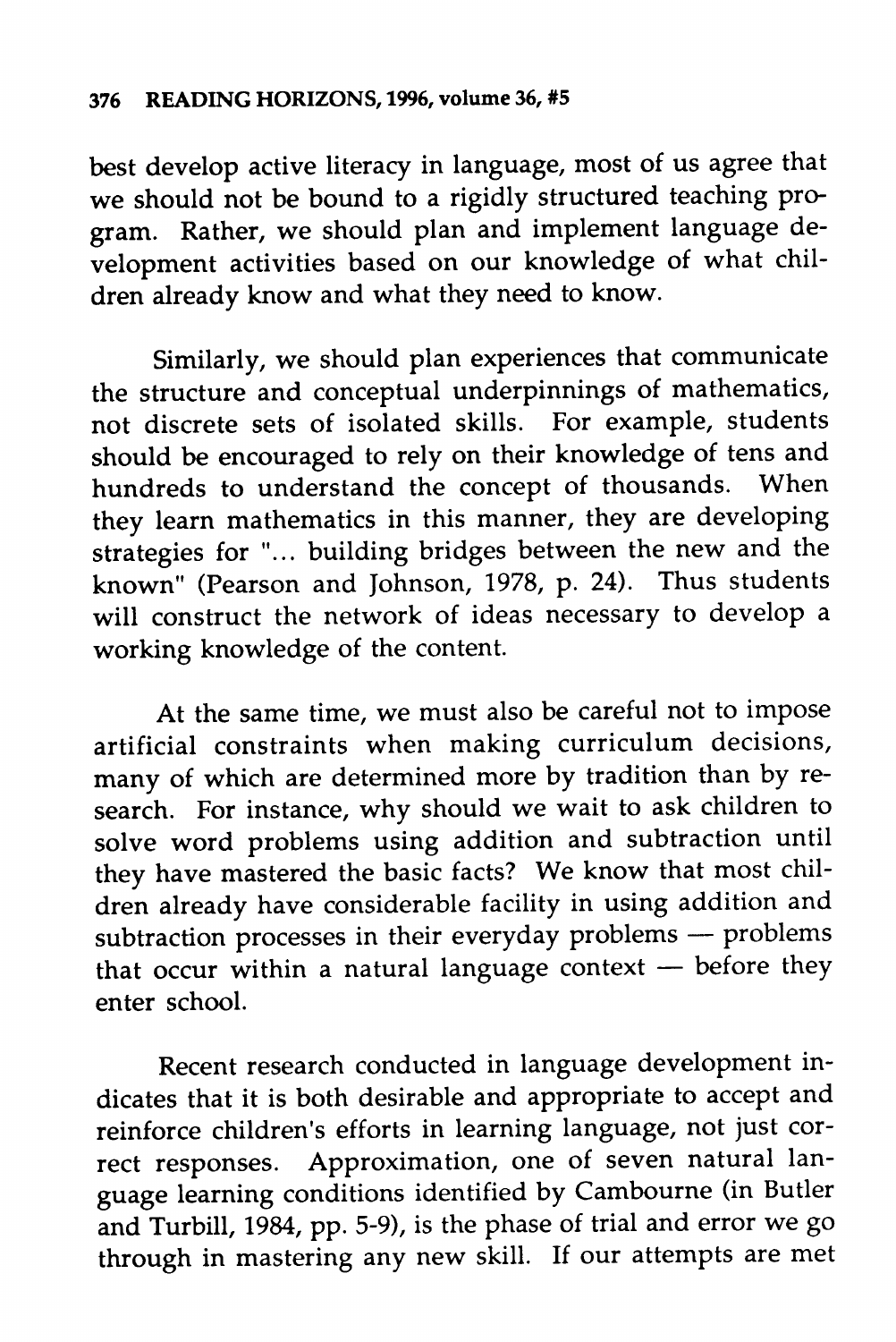with encouragement and constructive feedback, we are more likely to persevere and refine our approximations until com petence is attained. For example, young children learn to speak by approximating the forms of speech they hear in their environment. Their efforts are met with the encouragement and constructive feedback necessary for them to gain consid erable competence in speaking during their early years.

The need for accepting and encouraging approximation in learning mathematics is equally important. For too long we have allowed our teaching methods to be dominated by the tyranny of the right answer, the demand for one, and only one, correct response. (And frequently we have accepted only one correct way of arriving at that response!) When children are encouraged to make approximations, they are developing powerful skills in such areas of mathematics as reasoning, number sense, and estimation. In addition, they will eventually discover the utility of approximations in the mathematics of everyday life. (Think about how infrequently we, as adults, require an exact answer to a complex mathematical problem. When we need an exact answer, and it requires computation, we would probably use a calculator. But even then we would use approximation strategies to check if the answer is reasonable.)

Fortunately, the educational climate is such that we can make needed changes more readily than in the past. Many school systems are responding positively to the challenges of the reform movement of the 1980s by encouraging teachers to examine the other options for classroom organization and curriculum development and implementation. The growing body of research on the development of literacy in both language and mathematics provides helpful direction. We no longer have to create all the instructional materials we need; published materials and manipulatives are available to aid us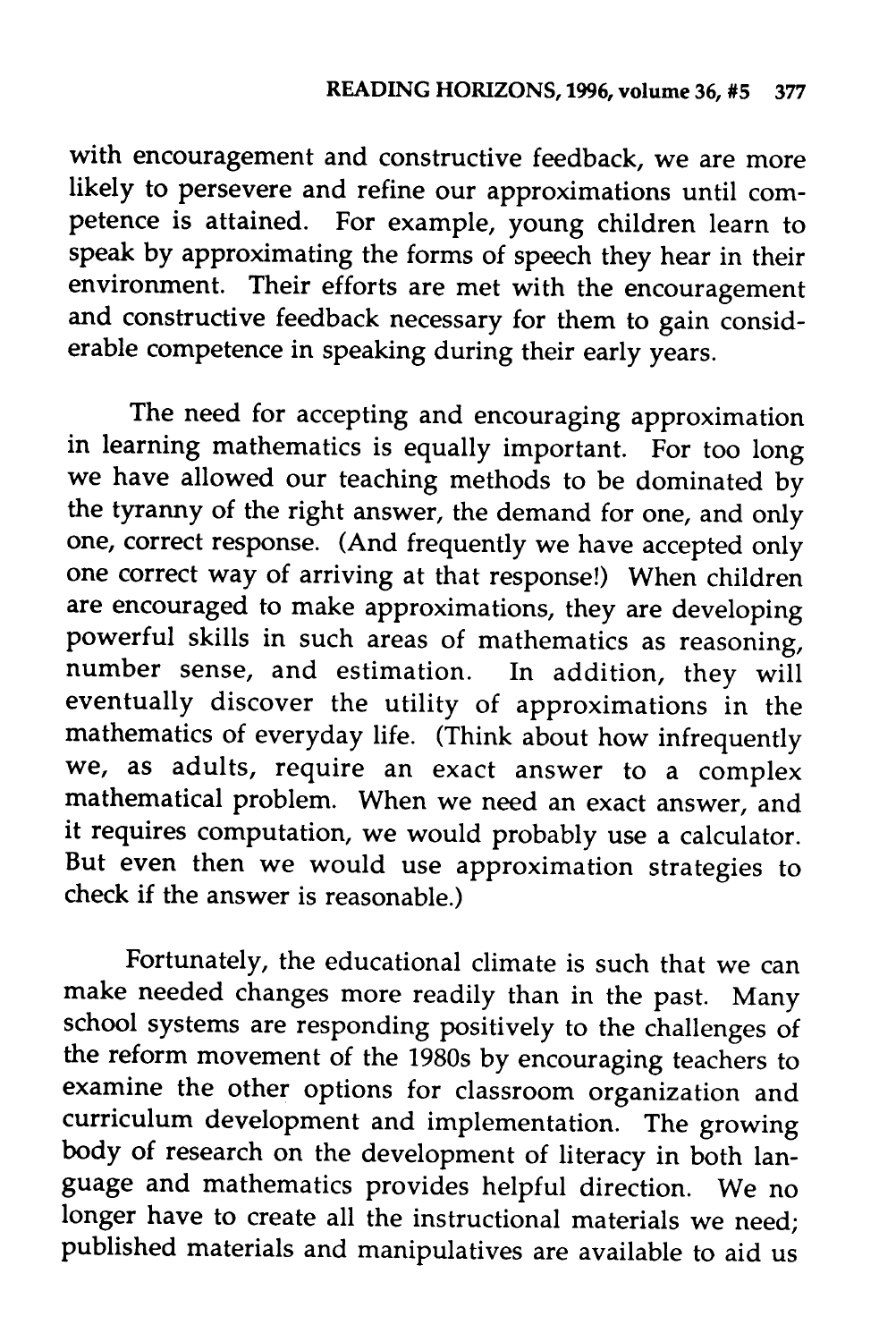in establishing a natural learning environment. Inservice models and mentorship programs that focus on teachers shar ing with other teachers should help to provide support and to alleviate some of the management concerns. Discipline and classroom management models that encourage group plan ning and discussion can be especially helpful (e.g., Glasser, 1985).

Traditional assessments, artifacts of decades of skillsbased instruction, remain one of our major obstacles in developing natural learning environments. For many years, achievement testing has driven the curriculum, determining to a large extent not only what, but how, language and math ematics have been taught. Although assessment may con tinue to drive the curriculum, major changes are forthcoming in the types of assessment tasks to be administered to stu dents. Performance-based, authentic assessments — assess ments that measure what students can really do when en countering real-world problems — offer us hope as we guide the development of the curriculum in more meaningful di rections. Natural assessments such as folios, checklists, and anecdotal records have become widely accepted for monitor ing student development in language. We can make similar use of natural assessments in mathematics.

Somewhere, early in their school experience, too many students lose the wonder and excitement that they bring with them when they enter the doors of school. And far too many students exit their formal school experience with neither the capability nor the desire for active literacy. The model of the natural learning environment offers us hope and practical guidance for helping our students achieve active literacy — in language and in mathematics.